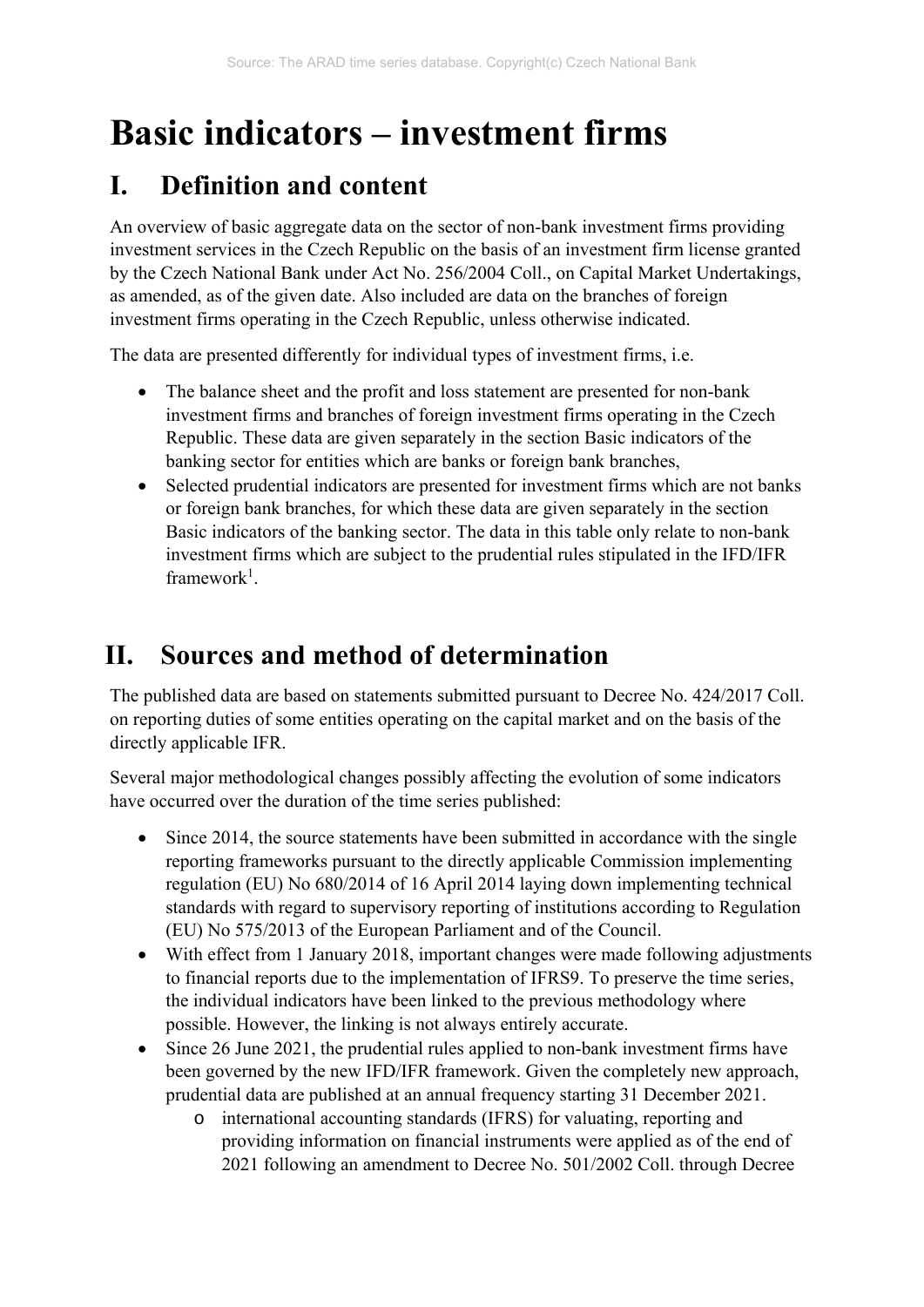No. 442/2017 Coll., the effect of which was postponed until 2021. Investment firms most often reported the funds entrusted to them by their clients, which they had deposited in special separate accounts with financial institutions as balance sheet items – under assets as receivables from financial institutions and simultaneously under liabilities as liabilities to clients. According to IFRS, these items are classified as assets and liabilities, which would not in other circumstances be reported as balance-sheet items pursuant to IFRS under the definition of assets and liabilities. Therefore, based on audits for 2021, a change was made to the reporting and the funds of clients were reclassified from balance-sheet items to off-balance-sheet items by investment firms.

<sup>&</sup>lt;sup>1</sup> Directive (EU) 2019/2034 of the European Parliament and of the Council of 27 November 2019 on the prudential supervision of investment firms and amending Directives 2002/87/EC, 2009/65/EC, 2011/61/EU, 2013/36/EU, 2014/59/EU and 2014/65/EU, and Regulation (EU) 2019/2033 of the European Parliament and of the Council of 27 November 2019 on the prudential requirements of investment firms and amending Regulations (EU) No 1093/2010, (EU) No 575/2013, (EU) No 600/2014 and (EU) No 806/2014.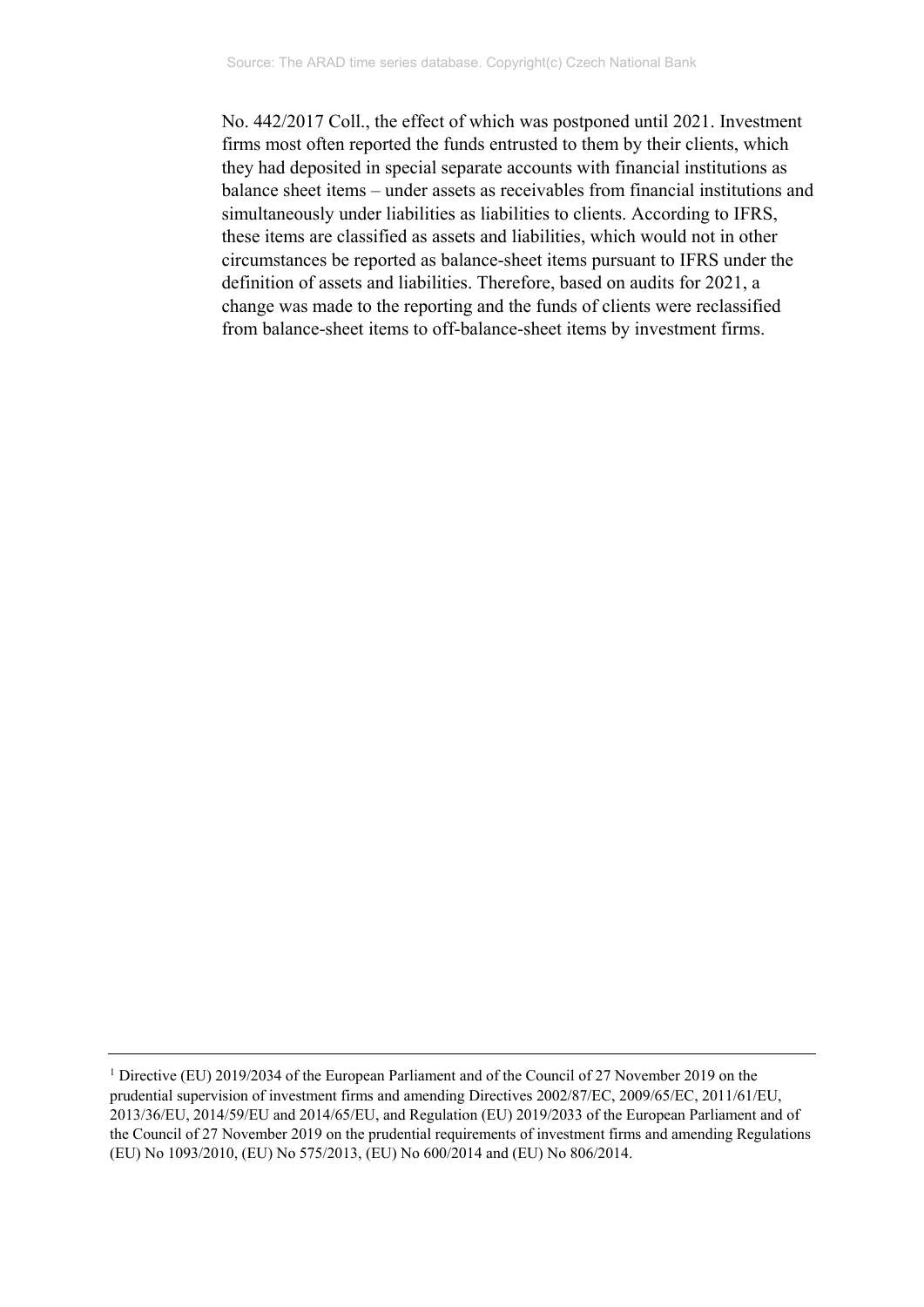From a methodological point of view, attention must be paid to the following:

#### **Numbers of entities**

 The data on the number of investment firms refer to the situation at the end of the given period.

#### **Assets (in CZK thousands) and liabilities and equity (in CZK thousands)**

- This dataset only contains data for investment firms which are not banks or foreign bank branches and for branches of foreign investment firms operating in the Czech Republic.
- All data are given at net book value, i.e. items designated at fair value are given at this fair value and items measured at amortized cost or acquisition price are given at the value adjusted for allowances and accumulated depreciation.
- The structure of accounting portfolios changed on 1 January 2018 due to the implementation of IFSR 9, as it was not possible to make all shifts while recalculating the time series, so this must be taken into account in the assessment. Previous data were recalculated as follows:
	- o the accounting portfolio for trading was unchanged,
	- o capital instruments reported until 2017 in the portfolio of financial assets designated at fair value through profit or loss were included in a new portfolio of financial assets other than for trading obligatorily designated at fair value through profit or loss,
	- o the accounting portfolio of financial assets designated at fair value through profit or loss was reduced to exclude capital instruments designated at fair value through profit or loss,
	- o available-for-sale financial assets were included in the accounting portfolio of financial assets at fair value through OCI,
	- o a new portfolio of financial assets at amortized cost is a sum of the previously monitored Loans and other liabilities and Investments held to maturity portfolios,
- Most of the monitored items could be linked from September 2014 compared to the methodology in effect until 30 June 2014, but methodological differences exist in the following items:
	- o the asset item Cash, cash balances at central banks and other demand deposits includes Other deposits payable on demand to credit institutions, which were reported in various financial portfolios until 30 June 2014, without distinguishing between deposits of up to 24 hours and deposits of over 24 hours. Therefore, the time series cannot be linked with certainty and declines in value appear in the relevant portfolios,
	- o in individual financial liability portfolios a new item Other financial liabilities has been introduced; other items, in particular Other financial liabilities held for trading and Other financial liabilities at amortized cost are now used to report liabilities to clients. These items are not linked in the time series mainly because the reporting of these liabilities to clients in the past was not unified and unambiguously convertible. Until 30 June 2014 these values are included under *Deposits held for trading* and *Deposits at amortized cost*.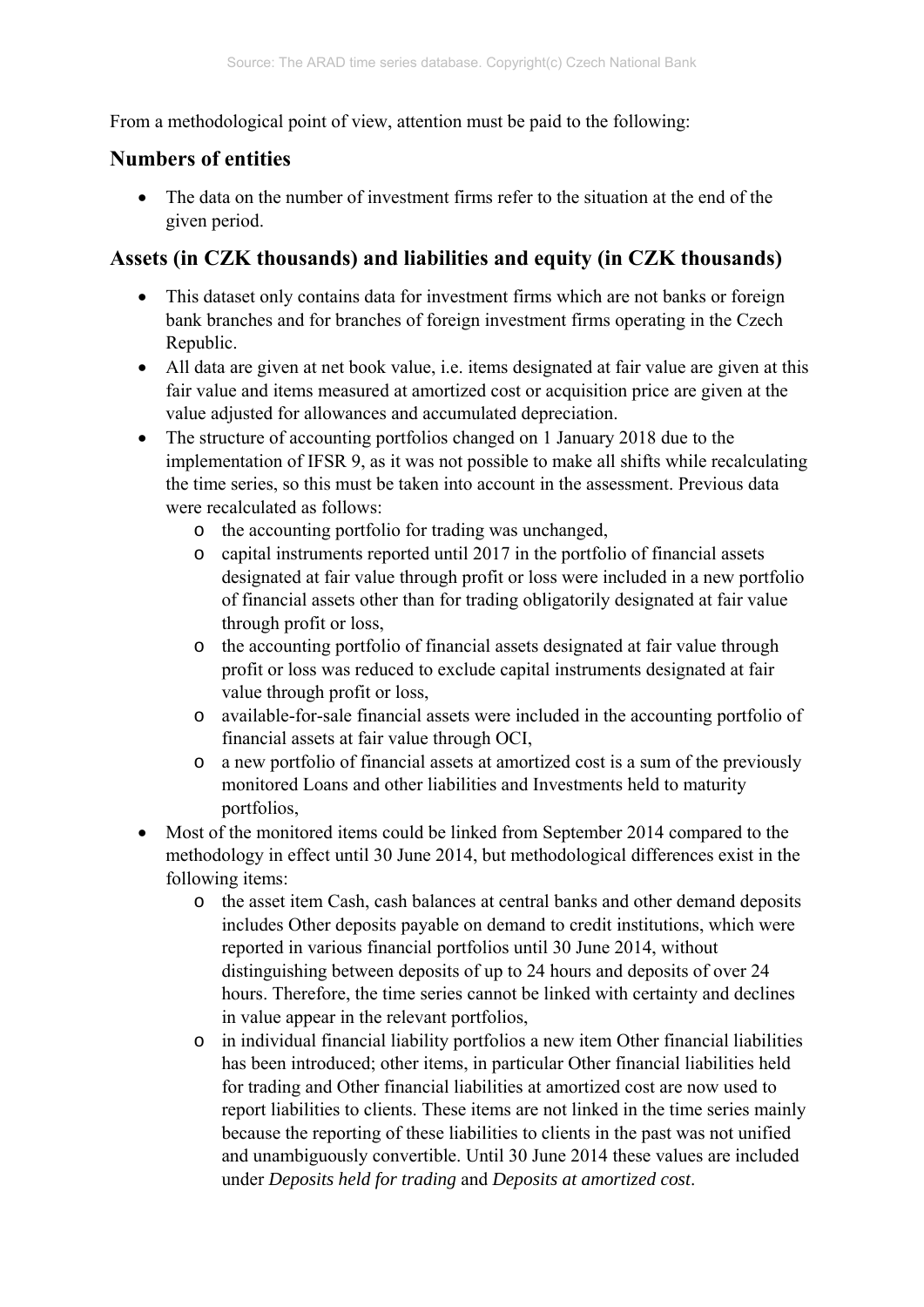o The value of capital is not reduced by the value of own shares, which are reported separately and therefore only reduce the value of total equity.

### **Profit and loss statement (in CZK thousands)**

- This dataset only contains data for investment firms which are not banks or foreign bank branches and for branches of foreign investment firms operating in the Czech Republic.
- The data are reported from the start of the year to the end of the monitored period.

### **Selected prudential indicators of non-bank investment firms (investment firms pursuant to IFD/IFR)**

On 26 June 2021, the directly applicable IFR took effect. It was complemented by the publication on 10 December 2021 of Commission Implementing Regulation (EU) 2021/2284 laying down implementing technical standards for the application of Regulation (EU) 2019/2033 of the European Parliament and of the Council with regard to supervisory reporting and disclosures of investment firms (IFR ITS). New prudential statements of nonbank investment firms have been submitted on the basis of the latter since the end of 2021,

- They contain data on the structure of capital, capital requirements and capital ratios of non-bank investment firms newly subject to the IFD/IFR framework in the prudential area.
- Complete data are only available at an annual frequency starting 31 December 2021, as the IFR divides non-bank investment firms into categories that differ, among other things, in reporting frequency in order to ensure application of the proportionality principle.
- The capital requirement for these categories of non-bank investment firms is set either as the maximum value of the permanent minimum capital requirement (initial capital), the fixed overhead requirement and the K-factor requirement, or as the maximum value of the permanent minimum capital requirement (initial capital) and the fixed overhead requirement for non-bank investment firms meeting the conditions of Article 12 IFR. The total capital requirement is the sum of the relevant calculation for individual non-bank investment firms.
- The capital ratio is the percentage share of the individual types of capital in the total capital ratio.
- The capital surplus/deficit is the difference between the capital and the total capital requirement. The capital requirement is adjusted using a coefficient of 0.56 in the case of CET1 capital and 0.75 in the case of Tier 1 capital.

#### **Ratio indicators**

- The calculation of the individual ratio indicators is obvious from their names.
- The indicator Profit (loss) after tax/Tier 1 capital (%) is published on a quarterly basis only until 31 March 2021, and then on an annual basis for all non-bank investment firms.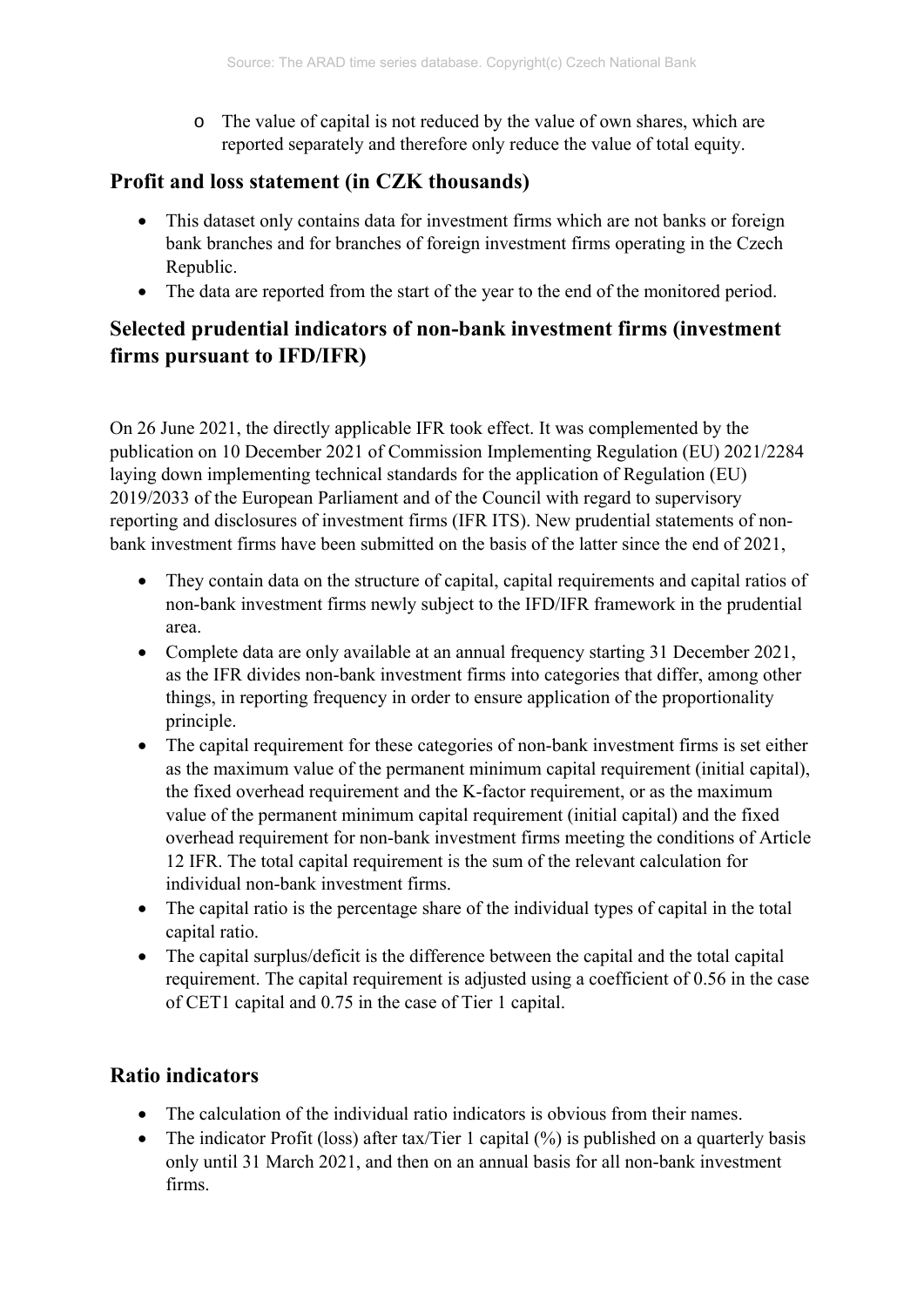• The values of the individual indicators reflect methodological effects identified in the underlying values presented in other reports.

### **Capital structure (in CZK thousands) (data until 31 March 2021)**

- This dataset only contains data for investment firms which are not banks or foreign bank branches,
- The methodology for the individual indicators is based on the prudential rules valid in the given year, i.e. in 2008–2013 on Decree No. 123/2007 Coll., on prudential rules for banks, credit unions and investment firms, as amended, and since 2014 on Regulation (EU) No. 575/2013 of the European Parliament and of the Council of 26 June 2013 on prudential requirements for credit institutions and investment firms (CRR).
- All items for which time series are provided are calculated according to the prudential rules in effect in the given period, i.e. they are not recalculated according to the current prudential rules. When analyzing the data it is therefore necessary to take into account possible methodological effects mainly between 2013 and 2014.
- Capital structure is monitored in a different detailed breakdown under the single reporting frameworks. It was therefore possible to link only the basic capital values; the time series of other data run from 2014 onwards.

### **Risk exposures (in CZK thousands) (data until 31 March 2021)**

- This dataset only contains data for investment firms which are not banks or foreign bank branches.
- The methodology for the individual indicators is based on the prudential rules valid in the given year, i.e. in 2007–2013 on Decree No. 123/2007 Coll., on prudential rules for banks, credit unions and investment firms, as amended, and since 2014 on Regulation (EU) No. 575/2013 of the European Parliament and of the Council of 26 June 2013 on prudential requirements for credit institutions and investment firms (CRR).
- All items for which time series are provided are calculated according to the prudential rules in effect in the given period, i.e. they are not recalculated according to the current prudential rules. When analyzing the data it is therefore necessary to take into account possible methodological changes mainly between 2013 and 2014.
- Capital requirements were monitored until 2013 and risk exposures have been monitored since 2014. Capital requirements were converted to risk exposures using a coefficient of 12.5. This may lead to greater differences in the sum totals (i.e. a previous rounding difference of 2 is 25 after multiplication, and so on).
- An investment firm with a restricted license to provide investment services and an investment firm with a restricted license for own-account trading set risk exposures in accordance with Article 95(2) and Article 97 of the CRR and Article 96(2) and Article 97 of the CRR respectively.

### **Capital ratios (in % and CZK thousands) (data until 31 March 2021)**

 This dataset only contains data for investment firms which are not banks or foreign bank branches.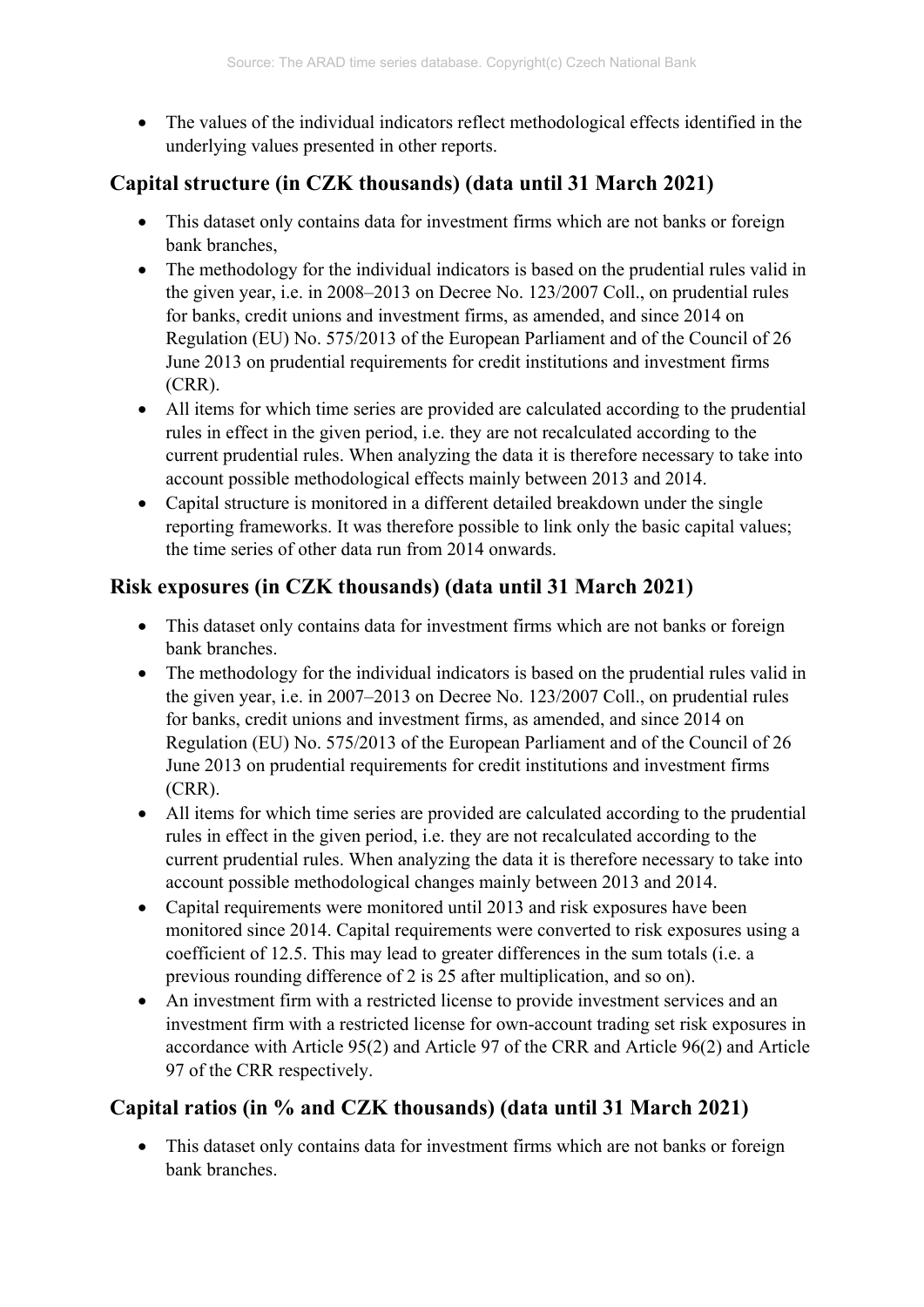- The methodology for the individual indicators is based on the prudential rules valid in the given year, i.e. in 2007–2013 on Decree No. 123/2007 Coll., on prudential rules for banks, credit unions and investment firms, as amended, and since 2014 on Regulation (EU) No. 575/2013 of the European Parliament and of the Council of 26 June 2013 on prudential requirements for credit institutions and investment firms (CRR).
- The individual types of capital reserves are a new element in the prudential rules and are governed by Act No. 256/2004 Coll., on Capital Market Undertakings, as amended, and specified further in Decree No. 163/2014 Coll., on the pursuit of business of banks, credit unions and investment firms. The time series of these indicators therefore start on 31 March 2014.
- All items for which time series are provided are calculated according to the prudential rules in effect in the given period, i.e. they are not recalculated according to the current prudential rules. When analyzing the data it is therefore necessary to take into account possible methodological changes mainly between 2013 and 2014.
- In the interests of comparability with the new methodology, the Tier 1 capital ratio in 2008–2013 is converted to Tier 1 that can be used to calculate capital adequacy (i.e. adjusted for items deductible from the sum of Tier 1 and Tier 2). This may cause it to differ to some extent from the previously published ratio. The capital ratio is calculated as the ratio of the relevant capital (given in the Capital structure dataset) to total risk exposures (given in the Risk exposures dataset) in per cent over the entire time series. The capital surplus/shortfall is the difference between the relevant capital reported by the reporting entity (and given in dataset 5) and the capital that institutions must have at all times under Article 92 of Regulation No. 575/2013, i.e. such that will satisfy a Common Equity Tier 1 capital ratio (CET) of 4.5%, a Tier 1 capital ratio of 6% and a total capital ratio of 8%.

# **III. Breakdown**

The breakdown of individual sets is consistent

- in the case of the balance sheet and the profit and loss statement, with the structure laid down in the directly applicable Commission Implementing Regulation (EU) No. 680/2014 of 16 April 2014 laying down implementing technical standards with regard to supervisory reporting of institutions according to Regulation (EU) No. 575/2013 of the European Parliament and of the Council (FINREP),
- in the case of selected prudential indicators (capital, capital requirements and capital ratios) of non-bank investment firms pursuant to the directly applicable IFR ITS,
- in the case of capital, risk exposures and capital ratios, with the structure of the tables with data up to 31 March 2021 laid down in the directly applicable Commission Implementing Regulation (EU) No. 680/2014 of 16 April 2014 laying down implementing technical standards with regard to supervisory reporting of institutions according to Regulation (EU) No. 575/2013 of the European Parliament and of the Council (COREP).

# **IV. Method of calculation**